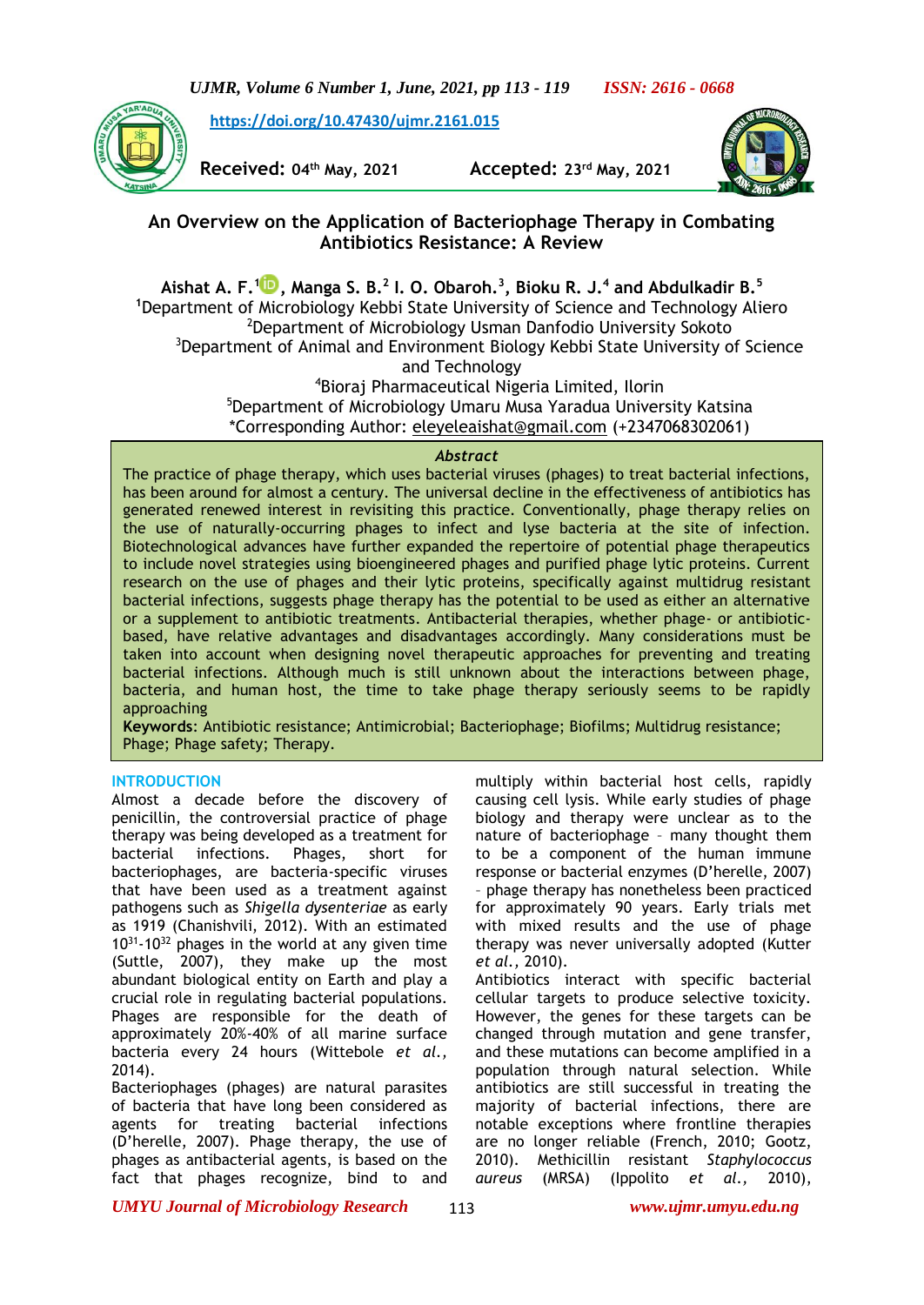vancomycin-resistant *Enterococcus* (VRE) (Wang and Hsueh, 2009), and carbapenemaseproducing strains of *Pseudomonas aeruginosa*, *Klebsiella pneumoniae* and *Acinetobacter* spp. Recent reductions in the incidence of nosocomial pathogens such as MRSA (Lee *et al.,* 2011) and *C. difficile* (Hsu *et al.,* 2010) in the UK and several other countries have been achieved by improved infection control measures including better use of isolation and barrier nursing, however rates of some Gram negative multi-antibiotic-resistant infections are still on the increase and MRSA and *C. difficile* remain major problems in some settings (Goff, 2011). The need for novel antimicrobial therapies therefore remains high and indeed with the emergence of panresistant strains of some Gram-negative pathogens (Saleem *et al.,* 2009; Arias and Murray, 2009) it could be argued that the need has never been greater since the pre-antibiotic era.

## **Historical background of Bacteriophage**

Bacteriophages were discovered independently by a British microbiologist Frederick Twort in 1915 and Felix de Herelle (Felix d'Herelles, 1917; Felix d'Herelle, 1949) however, the concept of bacteriophage therapy was introduced by Felix de Herelle in 1920. Many countries like France, Georgia, United States and in Europe there are several phage therapy centers are working, and dealing with various human diseases. An extensive work on phage therapy was carried out between 1920 and 1930 in USA to treat infection caused by *Streptococcus* and *Bacilli*. "Staphylogel" and bacteriophage "gel labaled" preparation were manufactured by Eli Lilly and Company. At the same time, antibiotics were discovered and widely used which caused the rejection of bacteriophages as therapeutic agent in many countries including Europe and USA. Many papers were published between 1950 and 1980 that showed benefits of bacteriophage therapy in animal models (Qadir, 2015; Samson *et al.,*  2013; Kutateladze and Adamia, 2010). Due to increase antibiotics resistance in bacteria, bacteriophage therapy was "rediscovered" with the work done by Smith and Huggins in 1980s. Presently, treatment of infection by phage is widely used in several countries namely Poland, United States, Europe (Georgia) and Russia (Kutateladze and Adamia, 2010; Chhibber and Kumari, 2012).

(Zavascki *et al.,* 2010; Livermore *et al.,* 2011) are just a few of the bacteria which have driven the search for alternatives to antibiotic use.

## **Bacteriophages**

Bacteriophages are the most abundant organisms on the Earth. They are ubiquitous, obligate intracellular parasites and attack the host cell, hijack the machinery and finally destroy it. Achaea and cyanobacteria are also attack by a group of viruses often called cyanophages (Clokie *et al.,* 2011; Paul and Sullivan, 2005). Bacteriophages widely occur in sewage, soil, water and marine water etc. Structurally, most of bacteriophages consist of three parts i.e. head, tail and tail fiber. The head encloses nucleic acid which can be either DNA or RNA but not both. The tail is like a hollow tube through which nucleic acid passes in to the host cytosol during infection and tail fibers help bacteriophages to attach to the bacterial surface. The size of most bacteriophages in general ranges from 22- 200nm in length, with the largest bacteriophage known as T4 being about 200nm long and 80-100nm wide (Clokie *et al.,* 2011). The most important feature of phages is their narrow host range i.e. they kill only specific bacterial strain and that makes them potential antimicrobial agents. This feature of bacteriophages is very advantageous because unlike broad-spectrum antibiotics, phage can kill specific pathogenic bacteria without affecting the balance of beneficial bacterial microflora (Koskella and Meaden, 2013).

However one drawback of this narrow bacteriophage host range is that, bacteria may develop resistance against bacteriophage. To solve this problem, phage "cocktail" i.e. a mixture of different bacteriophages is used that provides a wider antimicrobial range (Chan *et al.,* 2013). Normally lytic bacteriophages infect and kill specific bacteria and are widely used in therapy because they act on short period of time.

Furthermore, the mode of antimicrobial action of Bacteriophages is more complex than mechanism of action of antibiotics. Therefore in this chapter we are highlighting the use of bacteriophages as an alternative antimicrobial therapy and also other potential applications of bacteriophages (Qadir, 2015; Samson *et al.,*  2013; Kutateladze and Adamia, 2010).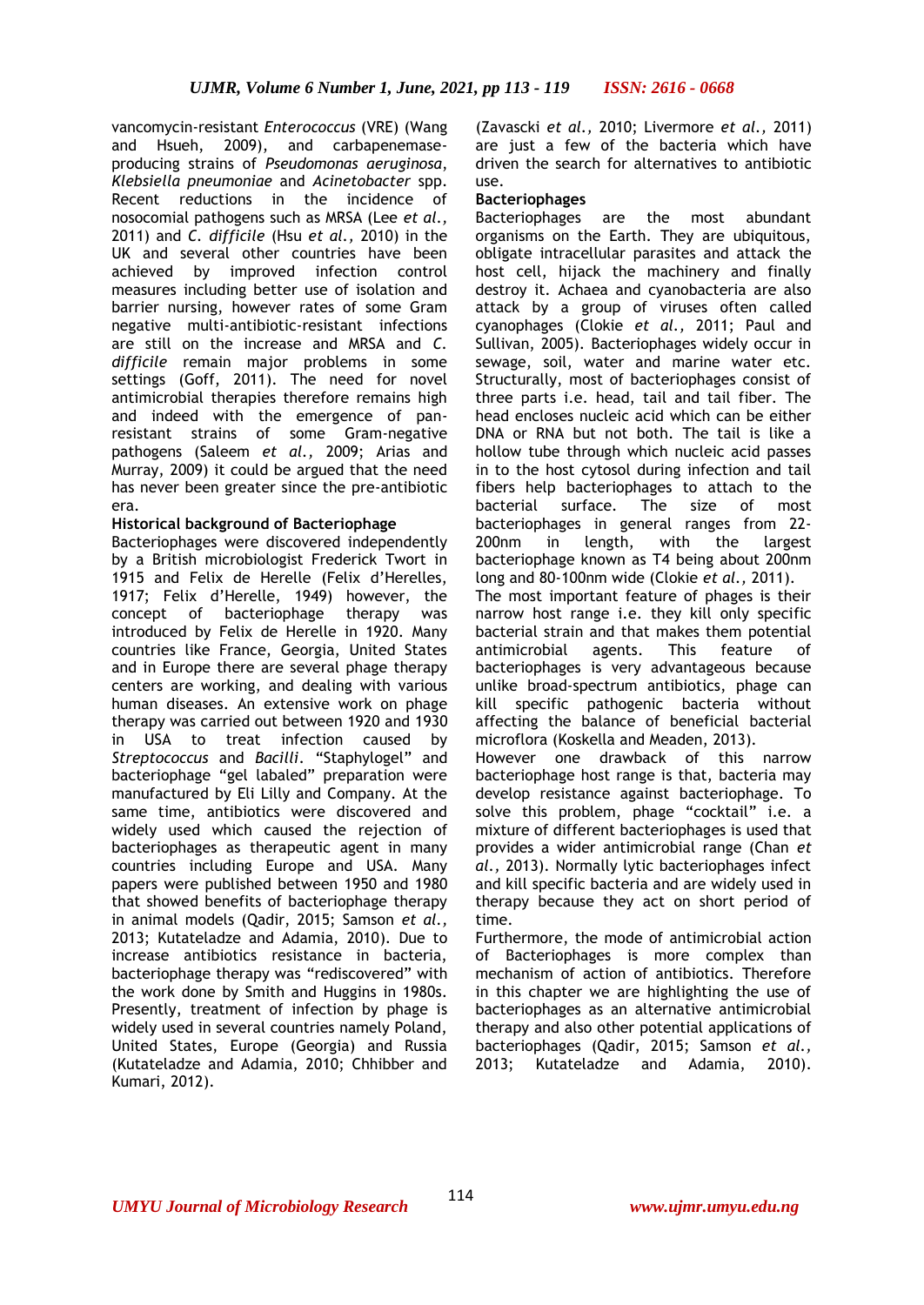

**Figure 1**: The anatomy of a bacteriophage. **Source**: (Forterre, 2016).

#### **Phage Therapy**

Phage therapy combats bacterial infections of humans (or animals) with the goal of reducing bacterial load. Findings show that appropriate administration can be used to treat lethal infectious diseases caused by *Escherichia coli, Vibro cholerae, Staphylococcus aureus* and *Salmonella spp*. (Matsuzaki *et al.,* 2003). Phages can be delivered topically, orally, directly into body tissues, or systemically. A second means in which therapies differ is in terms of delivery. Phage - infected bacteria may be employed as a means of delivering phages to intracellular pathogens (Broxmeyer *et al.,* 2002). Finally, the normal ability of lytic phages to destroy infected bacteria may be exploited, as is generally the case with phage therapy, or alternatively phages may also be engineered to deliver non-phage genes coding for antibacterial agents (Westwater *et al.,* 2003). The success of phage therapy is a function of elementary principles of phagebacterial infection. One must first recognize a phage that can infect a bacterium, and the effectiveness relies on the extent of phage bacterial infection. Secondly, if treatment is initiated during early stages of infection, it may be essential to compensate, by using a larger phage dosage, due to the inability of too-few bacteria to successfully expand phage population (Kasman *et al.,* 2002).

The advent of antibiotic resistant bacteria has grown into a major problem for clinician over the last 2-3 decades. In United State, antibiotic resistant bacteria infect approximately 2 million people each year of which at least 23,000 people have been documented to die annually (CDC, 2013). In recent times, bacteria such as *Acinetobacter baumannii,* 

*Staphylococcus aureus, Pseudomonas aeruginosa, Enterococus faecium, Klebsiella pneumonia* have developed multi-drug resistance and cause major healthcare disaster in ICUs (Wittebole *et al.,* 2014; Blair *et al.,* 2015). The development of severe infectious diseases resistant to antibiotics has been an issue of serious concern and this in turn has led to the discovery of alternative approaches that could replace these conventional antibiotics. Steady decline in the discovery of new class of antibiotics, has enhanced the scope of bacteriophage as an alternative to conventional antimicrobial drugs. Therefore, bacteriophage can be employed as the therapeutic agent to combat infections caused by multi-drug resistant bacteria (Gill and Hyman, 2010; Lu and Koeris, 2011).

#### **Bacteriophages as Antimicrobial**

Bacteriophage therapy is widely used to treat severe infections caused by multi-drug resistant pathogenic bacteria in human, animals and plants and it is now also employ to enhance the shelf-life of meats, vegetables, fruits and stored plant parts (Reardon, 2015; Ahmed *et al.,* 2012). Mzia Kutateladze, who heads the scientific council at the Eliava Institute in Tblisi, Georgia, says that antibiotic resistance is driving more Western patients towards phagetherapy clinics in Europe and America. The US National Institute of Allergy and Infectious Diseases in Bethesda, Maryland, now list phages as a research priority to address the increasing drug resistance bacteria. Thus there is increasing demand for isolation and characterization of more bacteriophage against major clinical threats (Kutateladze and Adamia, 2010).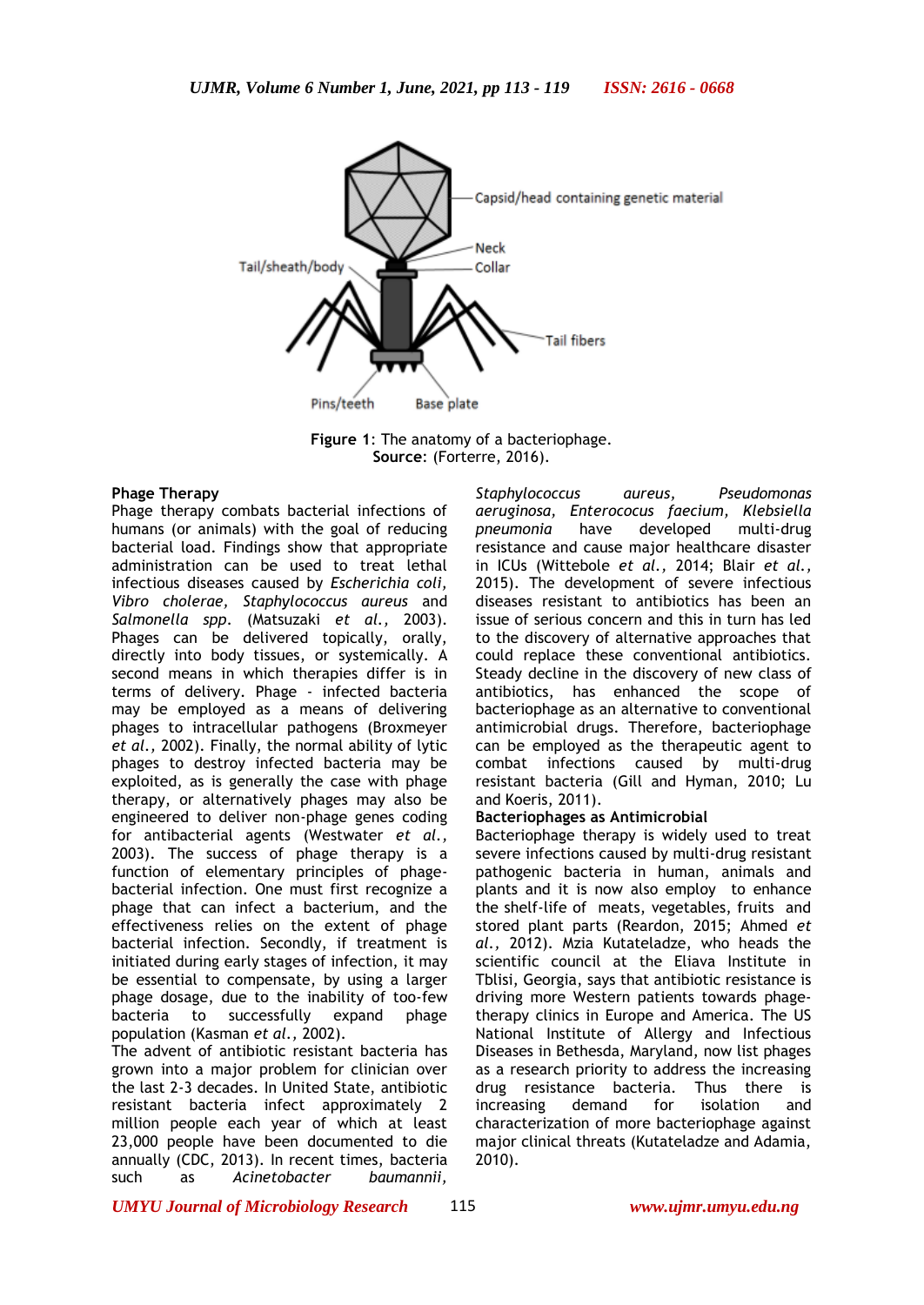## **Mode of Delivery of Bacteriophages**

The success of bacteriophage-derived therapeutics and biosensors will ultimately rely on suitably robust, reproducible delivery technologies. Delivery of suitably-engineered phage has permitted isolation of allergens inducing IgE production using high throughput screening technologies (Ryan *et al.,* 2011). Phages can also be engineered to bear targetspecific peptides or proteins for biorecognition, and thus may have application in development of novel chemical and biological sensors that may provide quantitative or semi-quantitative data through exploitation of a chemical or biological recognition element (Mao *et al.,*  2009).

The potential routes of administration of phages include topical, oral, rectal, and parenteral; topical administration to chronic wound infections is the most frequently reported route. One product used at the Eliava Institute is Phage BioDerm, a biodegradable polymer wound dressing impregnated with ciprofloxacin, benzocaine, chymotrypsin, bicarbonate, and 6 lytic phages (Pyophage) with activity against *Pseudomonas aeruginosa, Staphylococcus aureus, Escherichia coli, Streptococcus species,* and *Proteus species* (Markoishvili *et al.,* 2002). Other potential means of topical administration include sprays, aerosols, lozenges, mouthwash, suppositories, bandages, eye drops, and tampons. Intrapleural administration and bladder irrigation are also feasible.

## • **Oral Administration of Phage**

Gastrointestinal infection and systemic infections are successfully treated with oral delivery of phage (Stanford *et al.,* 2010). The main difficulty with phage delivery through this route is that phage can be inactivated in the highly acidic condition of the stomach. To avoid such problem, polymer microencapsulated phages are used that protect phage from inactivation by acid and also enhance efficacy of phages. Other way of neutralizing acidity of stomach is use of sodium bicarbonate or sodium bicarbonate mineral water before administration of phages (Ryan *et al.,* 2011).

## • **Local Administration of Phage**

This is the most successful route of phage administration where phage suspensions are directly applied on the infected area (Qadir, 2015). In addition to above routes, phage can also be administered to humans intravenously (IV), intaperitonial (IP), intramuscular (IM), and subcutaneous (SC) methods (Ryan *et al*., 2011).

## **Phage therapy Versus Antibiotic therapy**

Both antibiotics and phages function as antibacterials that disrupt bacterial colonies through lysis or inhibition, yet several key differences make each antibacterial more or less appropriate depending on the situation.

• **Safety** 

Adverse reactions to antibiotics are well documented and include instances of anaphylaxis, nephrotoxicity, cardiotoxicity, hepatotoxicity, and neurotoxicity, as well as a number of gastrointestinal and hematological complications (Granowitz *et al.,* 2008). The majority of adverse reactions are allergic reactions; in these rare instances the anaphylaxis is associated with specific classes of antibiotics or is the product of high tissue concentrations (Shehab *et al.,* 2008). In contrast to the comprehensive literature on antibiotic safety, phage therapy has only recently gained attention by western medicine and, as a result, much of the available information on phage safety is new. Although oral phage administration is generally considered to be safe (Merabishvili *et al.,* 2009), a major consideration for phage therapy is the translocation of phage across the intestinal epithelium where they subsequently circulate within the blood.

### • **Specificity**

In stark contrast to antibiotics, phages tend to be specific towards both species and strain. In certain situations this can be a major advantage, considering the well-documented, collateral effects of broad-spectrum antibiotics on commensal gut microbes, which are notorious for secondary outcomes such as antibiotic-associated diarrhea and *C. difficile* infection (Rea *et al.,* 2016). Other consequences of antibiotic perturbations in the gut microbial community include risk of asthma, obesity, and diabetes (Metsala *et al.,* 2015; Cox and Blaser, 2016). The current understanding of collateral damage due to phage therapy is limited, but, compared to antibiotics, phage therapy has been reported to result in less perturbation of the gut microbiome while still effectively reducing gut carriage of pathogens such as *Shigella sonnei* and uropathogenic *E. coli* (Galtier *et al.,* 2016). The strain and species specificity of antibacterial compounds offers many advantages, it comes with a number of inherent constraints. By targeting a single pathogen, phage therapy could be less effective against infections such as infected burn wounds, which are often colonized by more than one strain of bacteria (Servick, 2016).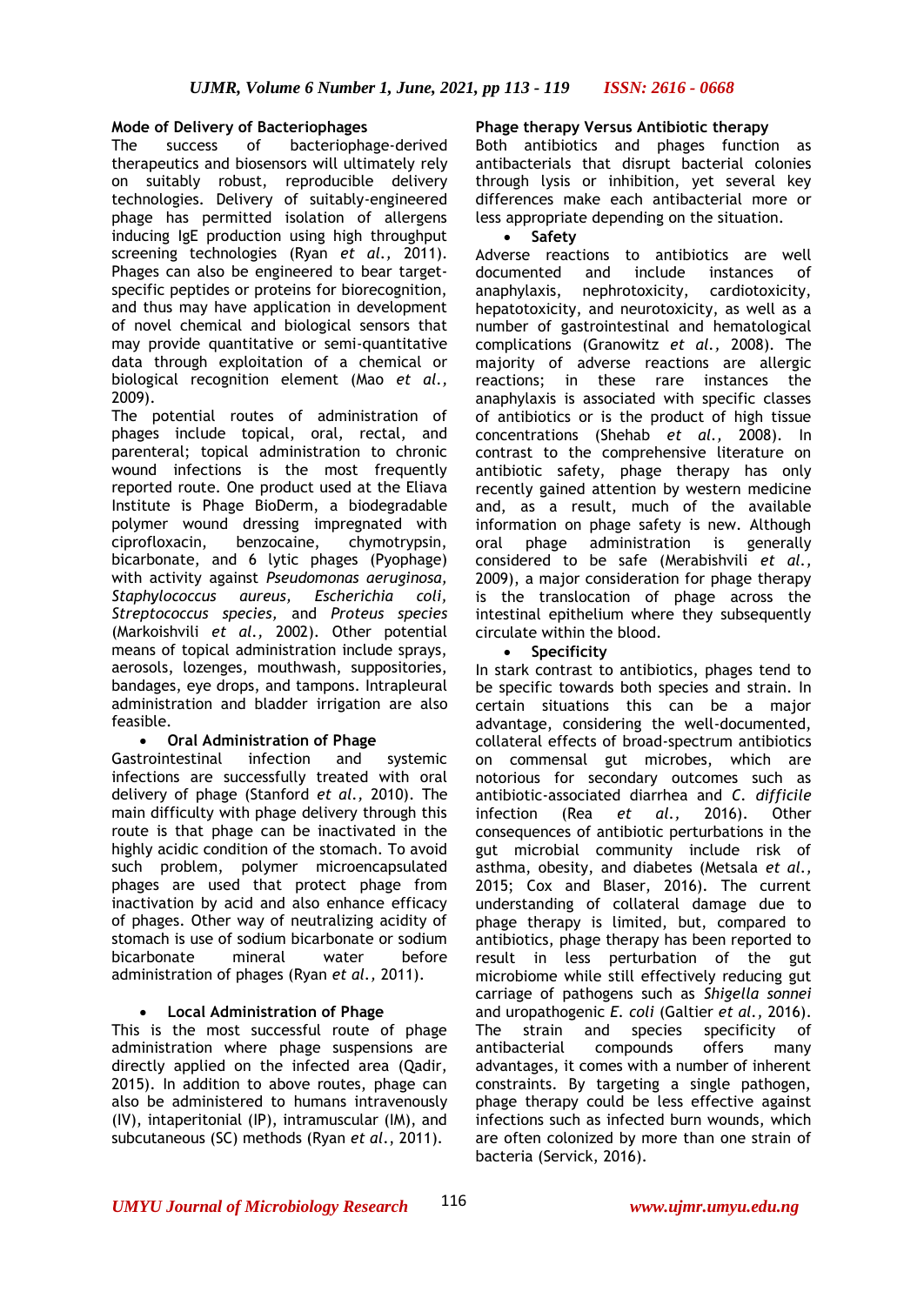This can be accounted for by creating phage cocktails infective against a range of known pathogens, but the success of this approach depends on knowledge of which pathogens are being treated. Logistically, host specificity significantly impacts treatment development and testing, and also limits the possibility of large-scale production and distribution, a distinct advantage of broad-spectrum antibiotics.

## • **Biofilm Penetration**

Antibiotic therapy is highly effective with planktonic bacteria, such as *V. cholerae* and *Yersinia pestis*, yet is limited in treating biofilm-based bacterial infection. Phages, however, are equipped with enzymes (e.g., EPS depolymerase) on the exterior of the capsid that degrade the extracellular polymeric substances (EPS) and disperse bacterial biofilms, allowing the phage to access bacteria embedded within the EPS matrix (Abedon, 2015). The phage progeny released upon completion of the lytic cycle propagate the dispersal of the biofilm through the removal of biofilm-embedded bacteria in subsequent layers (Abedon, 2015). In order to penetrate dense biofilms, high doses of antibiotics are typically required to observe any inhibition of bacterial growth, yet complete eradication is rare and regrowth of colonies begins after the end of antibiotic treatments (Amorena *et al.,* 1999). Although low concentrations of many antibiotics are generally considered non-toxic,

## **REFERENCES**

- Abedon, S. T. (2015). Ecology of Anti-Biofilm Agents I: Antibiotics versus Bacteriophages. *Pharmaceuticals* (Basel); **8**: 525-558.
- Ackermann, H. W. (2011). The first phage electron micrographs. Bacteriophage; **1**: 225-227.
- Amorena, B., Gracia, E., Monzón, M., Leiva, J., Oteiza C., Pérez, M., Alabart, J. L. and Hernández-Yago, J. (1999). Antibiotic Susceptibility Assay for *Staphylococcus aureus* in Biofilms developed In-vitro. *Antimicrob. Chemother. Journal*; **44**: 43-55.
- Arias, C. A. and Murray, B. E. (2009). Antibiotic-resistant bugs in the 21st Century – a clinical super-challenge. *N. Engl. J. Med*; **360**(5), 439–443.
- Blair, J. M. A., Webber, M. A., Baylay, A. J., Ogbolu, D. O. and Piddock, L. J. V. (2015). Molecular Mechanisms of Antibiotic Resistance. *Nat. Rev. Microbiol*; **13**(2): 42-51.

high concentrations can result in tissue toxicity (Abedon, 2015).

Gabisoniya and colleagues (Gabisoniya *et al.,* 2016) at the Eliava Institute of Bacteriophages in Tbilisi, Georgia found that the application of phages on in vitro colonies of the pathogen *P. aeruginosa* not only prevented additional biofilm formation by the pathogen but also degraded existing biofilm. Phage treatments have eliminated biofilms formed by *L. monocytogenes*, *P. aeruginosa*, and *Staphylococcus epidermidis* on the surface of medical devices (Motlagh *et al.,* 2016). These findings are highly relevant to the problem of persistent infections caused by implanted medical devices such as catheters, lenses, and prostheses where biofilm formation is common.

## **CONCLUSION**

The available literature on the use of phages and phage-derived proteins for combating bacterial infections, specifically those of multidrug-resistant bacteria, increasingly shows promise for the prospect of phage therapy as either an alternative or a supplement to antibiotics. However, discrepancies in recent findings on the immunomodulatory effects, the host range, and the potential for horizontal gene transfer make it abundantly clear that we need a better understanding of the interaction between phage, microbiome, and human host before implementing phage therapy on a large scale.

- Broxmeyer, L., Sosnowska, D., Miltner, E., Chacon, O. and Wagner, D. (2002). Killing of *Mycobacterium avium* and *Mycobacterium tuberculosis* by Mycobacteriophage delivered by a nonvirulent Mycobacterium. *Infect. Dis. journal*; **186**(8): 1155-1160.
- CDC. (2013). Antibiotic Resistance Threats in the United States. Centre of Diseases Control and Prevention, USA.
- Chan, B. K., Abedon, S. T. and Loc-Carrillo, C. (2013). Phage Cocktails and the Future of Phage Therapy. *Future Microbiol*; **8**: 769-783.
- Chanishvili, N. (2012). Phage therapy--history from Twort and d'Herelle through Soviet experience to current approaches. Adv Virus Res; **83**: 3-40 [PMID: 22748807 DOI: 10.1016/B978- 0-12-394438-2.0000 1-3]
- Chhibber, S. and Kumari, S. (2012). Application of Therapeutic Phages in Medicine. Bacteriophages, Dr. Ipek Kurtboke (Ed.); ISBN: 978-953.

*UMYU Journal of Microbiology Research www.ujmr.umyu.edu.ng*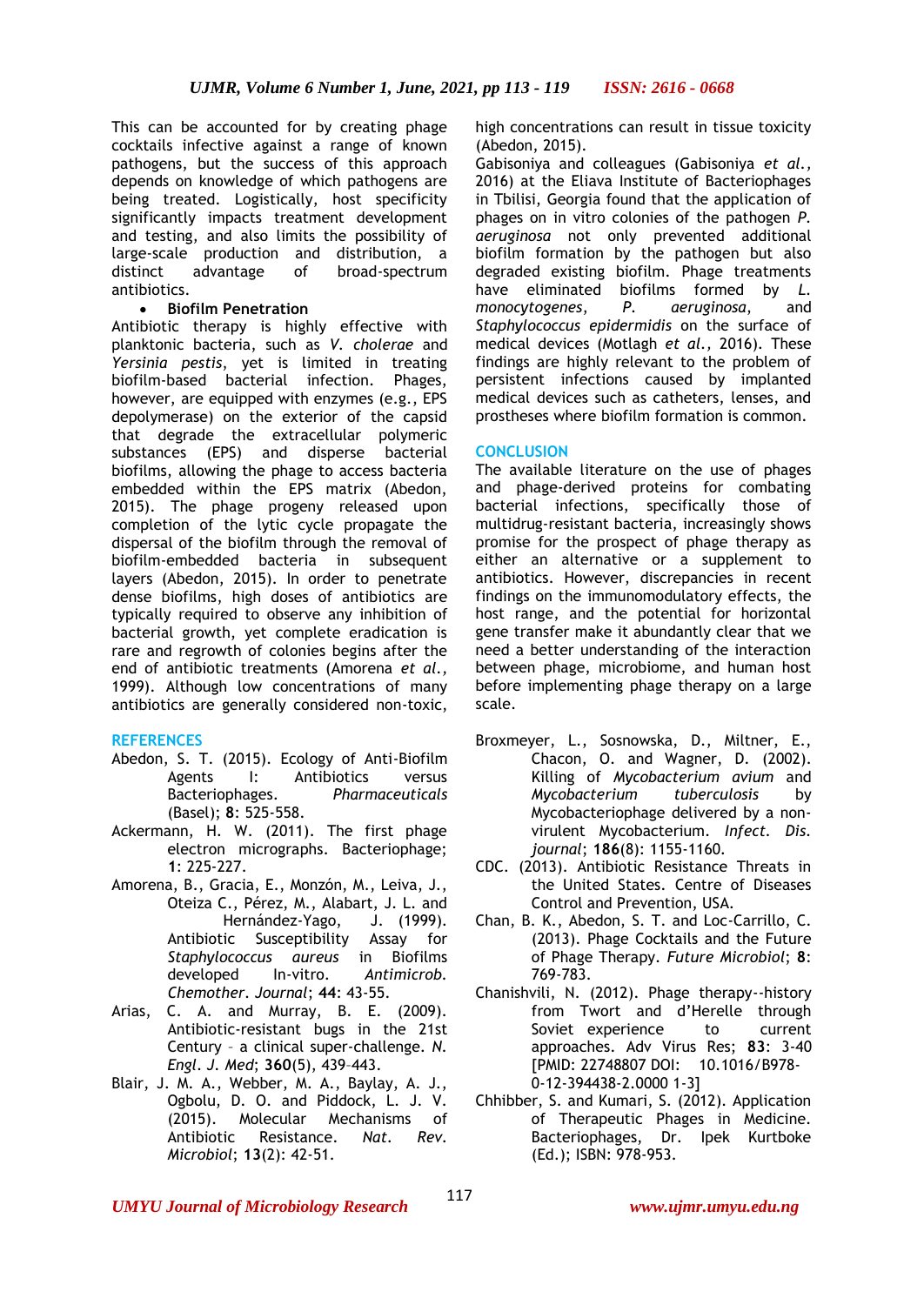- Clokie, M. R. J., Millard, A. D., Letarov, A. V. and Heaphy, S. (2011). Phages in Nature. *Bacteriophage Journal*; **1**: 31- 45.
- Cox, L. M. and Blaser, M. J. (2016). Antibiotics in Early Life and Obesity. *Nat. Rev. Endocrinol*; **11**: 182-190.
- D'herelle, F. (2007). On an invisible microbe antagonistic toward dysenteric bacilli: brief note by Mr. F. D'Herelle, presented by Mr. Roux. 1917. *Res. Microbiol*; **158**(7): 553–554.
- Félix d'Hérelle. (1949). The bacteriophage. Science News; **14**: 44–59.
- Félix d'Hérelles. (1917). Su run microbe invisible antagoniste des bacilles dysentériques. Comptes rendus Acad Sci Paris; **165**: 373–375.
- Forterre, P. (2016). To be or not to be alive: How Recent Discoveries Challenge the Traditional Definitions of Viruses and Life. *Stud. Hist. Philos. Sci*; **59**: 100– 108.
- French, G. (2010). The continuing crisis in antibiotic resistance. *Int. J. Antimicrob. Agents*; **36**: 53–57.
- Gabisoniya, T. G., Loladze, M. Z., Nadiradze, M. M., Chakhunashvili, N. K., Alibegashvili, M. G., Tamarashvili, N. G. and Pushkina, V.A. (2016). Effects of Bacteriophages on Biofilm Formation by Strains of *Pseudomonas aeruginosa*: *Appl. Biochem. Microbiol*; **52**: 293 297.
- Galtier, M., De Sordi, L., Maura, D., Arachchi, H., Volant, S., Dillies, M. A. and Debarbieux, L. (2016). Bacteriophages to Reduce Gut Carriage of Antibiotic Resistant Uropathogens with Low Impact on Microbiota Composition: *Environ. Microbiol*; **18**: 2237-2245.
- Gill, J. J. and Hyman, P. (2010). Phage Choice, Isolation and Preparation for Phage Therapy: *Curr. Pharm. Biotechnol*; **11**(1): 2-14.
- Goff, D. A. (2011). Antimicrobial stewardship: bridging the gap between quality care and cost. Curr. Opin. Infect. Dis. 24, S11.
- Gootz, T. D. (2010). The global problem of antibiotic resistance. *Crit. Rev. Immunol*; **30**(1), **79** 93.
- Granowitz, E. V. and Brown, R. B. (2008). Antibiotic adverse reactions and drug interactions. *Crit Care Clin*; **24**: 421- 422.
- Hsu, J., Abad, C., Dinh, M. and Safdar, N. (2010). Prevention of endemic healthcare-associated Clostridium

difficile infection: reviewing the evidence. *Am. J. Gastroenterol*; **105**(11): 2327–2339.

- Ippolito, G., Leone, S, Lauria, F. N., Nicastri, E. and Wenzel, R. P. (2010). Methicillinresistant *Staphylococcus aureus*: the superbug. *Int. J. Infect. Dis***; 14**(Suppl. 4), S7–S11.
- Kasman, L. M., Kasman, A., Westwater, C., Dolan, J. and Schmidt, M. (2002). Overcoming thePhage Replication Threshold: A Mathematical Model with Implications for Phage Therapy. *Journal of Virology*; **76**(11): 5557-5564.
- Koskella, B. and Meaden, S. (2013). Understanding Bacteriophage Specificity in Natural Microbial Communities. *Viruses Journal*; **5**: 806- 823.
- Kutateladze, M. and Adamia, R. (2010). Bacteriophages as Potential New Therapeutics to Replace or Supplement Antibiotics. *Trends in Biotechnology*; **28**: 591-595.
- Kutter, E., De Vos, D. and Gvasalia, G. (2010). Phage therapy in clinical practice: treatment of human infections. *Curr. Pharmaceu. Biotechnol*; **11**(1): 69–86.
- Lee, A. S, Huttner, B. and Harbarth, S. (2011). Control of methicillin-resistant *Staphylococcus aureus*. *Infect. Dis. Clin. N. Am*; **25**(1): 155–179.
- Livermore, D. M, Warner, M., Mushtaq, S., Doumith, M., Zhang, J. and Woodford, N. (2011). What remains against carbapenem-resistant *Enterobacteriaceae*? Evaluation of chloramphenicol, ciprofloxacin, colistin, fosfomycin, minocycline, nitrofurantoin, temocillin and tigecycline. *Int. J. Antimicrob. Agents;* **37**(5): 415–419.
- Lu, T. and Koeris, M. S. (2011). The Next Generation of Bacteriophage Therapy. *Curr. Opinion Microbiol*; **14**(5): 524- 531.
- Mao, C., Liu, A. and Cao, B. (2009). Virus-based chemical and biological sensing. Angew Chem Int Ed; 48: 6790–6810
- Markoishvili, K., Tsitianadze, G. and Katsarava, R. (2002). A novel sustained-release matrix based on biodegradable poly (ester amide) s and impregnated with bacteriophages and an antibiotic shows promise in management of infected venous stasis ulcers and other poorly healing wounds. *Int J Dermatol*; **41**: 453-458.
- *UMYU Journal of Microbiology Research www.ujmr.umyu.edu.ng*